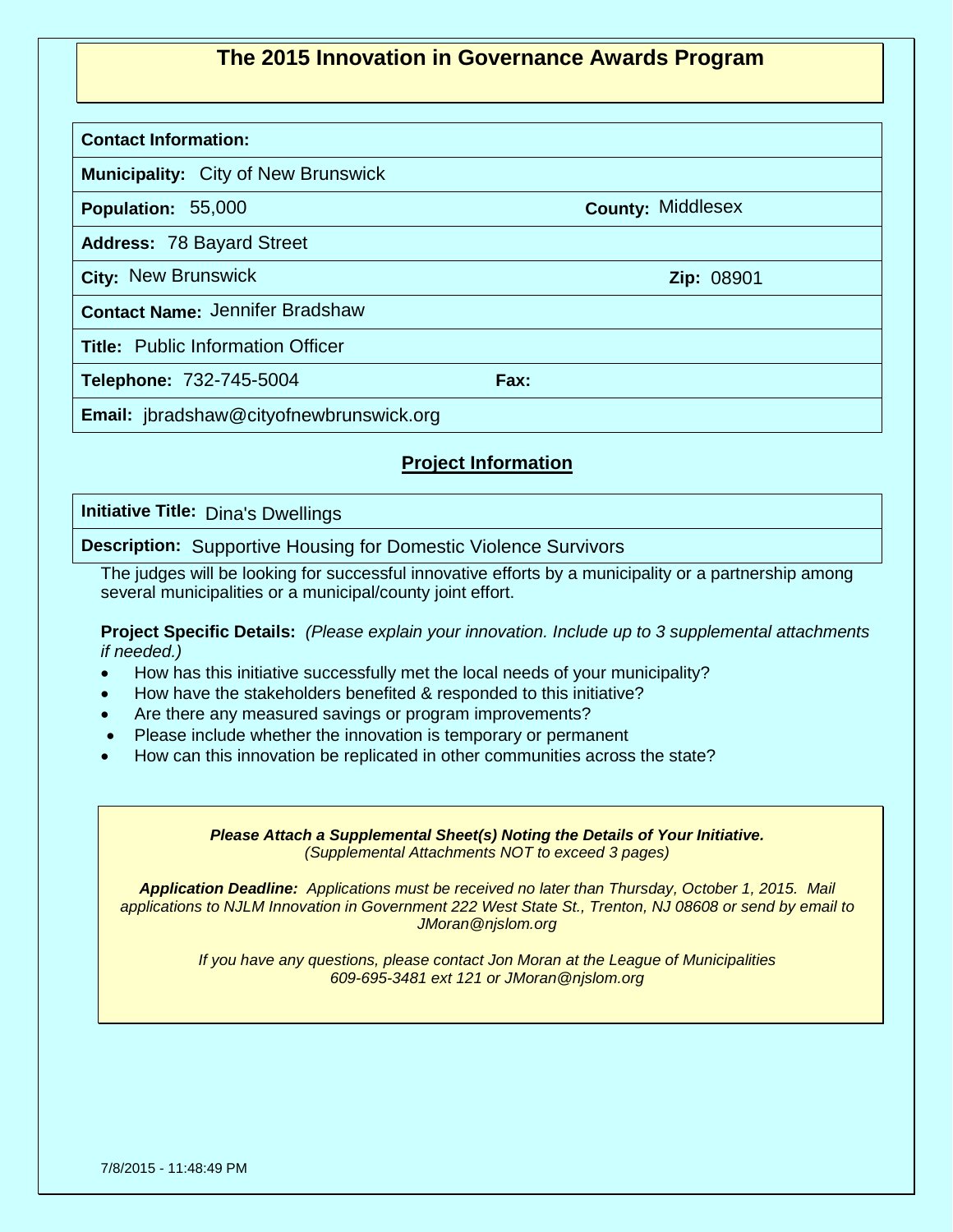

Cross Section of Dina's Dwellings, showing the reconfigured sanctuary space, apartments on the first and second stories and multipurpose space on the third floor. Image used with permission from Jeff Venezia of Design Ideas Group.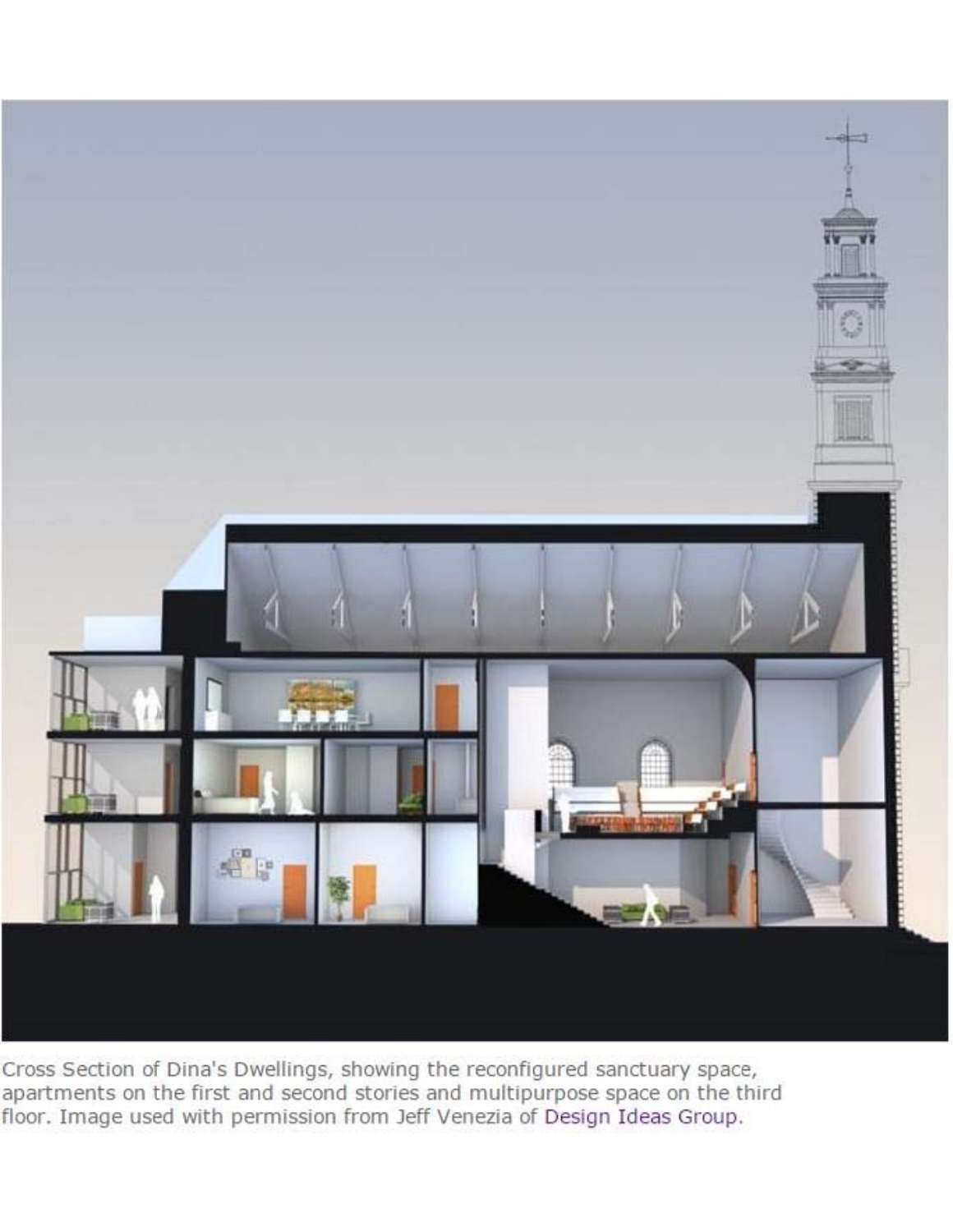## Dina's Dwellings New Brunswick, NJ

Approximately 2,000 people are homeless in Middlesex County over the course of a year, including those in transitional housing. The City of New Brunswick and Coming Home Middlesex subscribe to the National "Housing First" model, which emphasizes the importance of permanent, supportive housing for homeless residents. By meeting this basic human need first, homeless residents have the foundation they need to successfully address other parts of their lives, such as addiction, education, employment, mental health and other obstacles that are difficult to tackle without safe, consistent shelter.

Many are drawn to the City of New Brunswick due to the amount of services offered through our social services agencies and houses of worship. Dina's Dwellings is a project that addresses the needs of a portion of our homeless population, and serves as a modern example of alternative uses for historic buildings in the City of New Brunswick.

The First Reformed Church is a more than 300-year-old structure with a rich history that predates the Revolutionary War. It is in the process of being permanently transformed into 10 long-term apartment units to permanently house families affected by domestic violence while providing them with support services addressing mental and physical health, as well as job placement and education.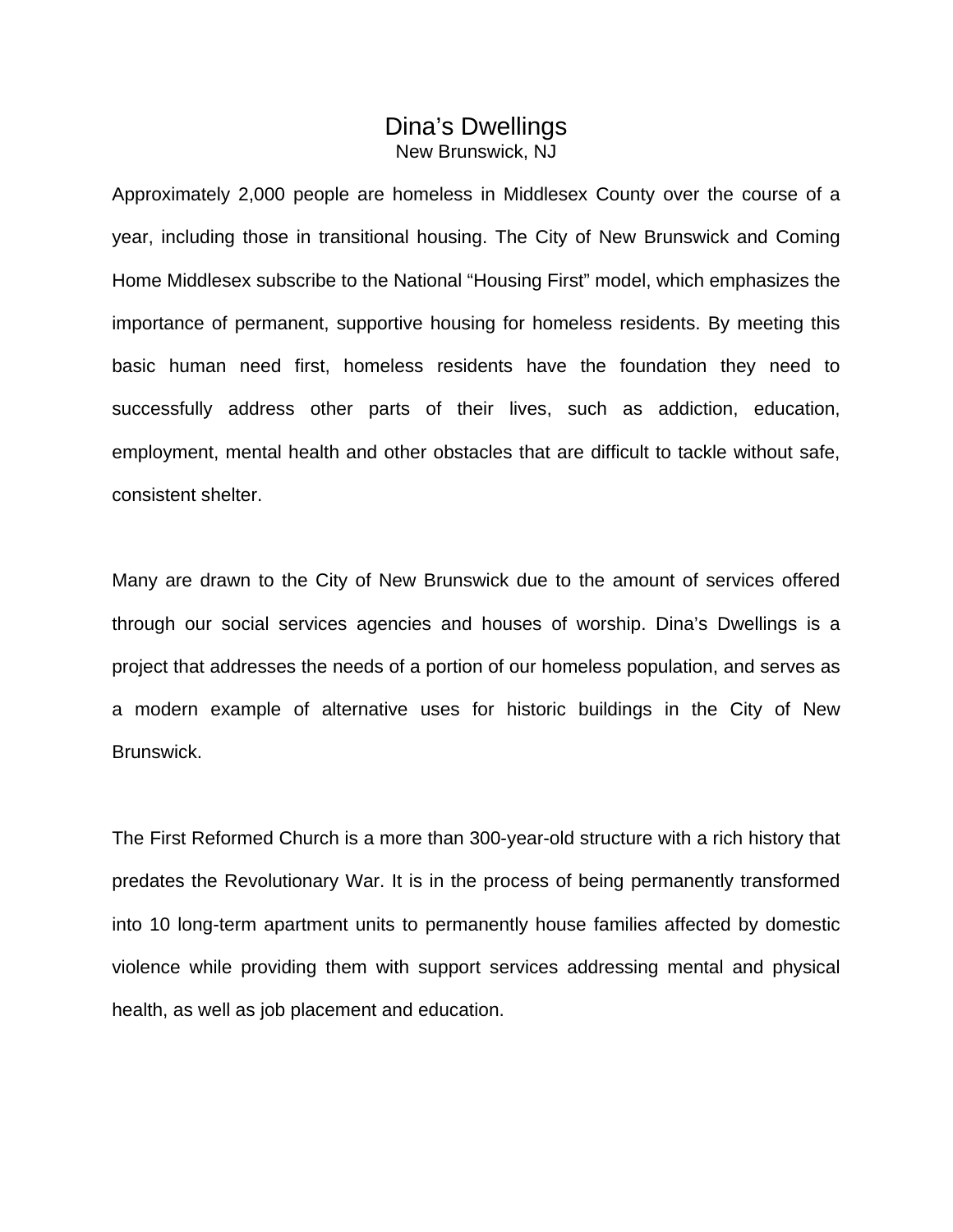Complimentary to the Housing First model, this \$3.4 million project will be supported by \$604,385 in HOME funds pledged by the City of New Brunswick. Additional funds have been pledged by NJ-HMFA Community Block Development Grant Disaster Relief Funds, Bergen County United Way, a Planning Grant from the NJ Historic Trust, a Johnson & Johnson Planning Grant and private donations.

Tenants will pay about a fourth of their rent, with the rest to be provided by federal Department of Housing and Urban Development (HUD) housing vouchers. All tenants will be referred to social service organizations throughout the area as they work toward a new life. They will be permitted to stay as long as needed.

Construction on the project began in September 2014, with tenant move-in anticipated by the end of December 2015. Tenants will be chosen and placed by the involved social services organizations that have signed on to this project.

The 300-year old church, which has seen its members number in the hundreds, now draws a small congregation of about 70 people for Sunday services, as well as smaller congregations of various faiths and followings. Despite this, it has become too large and too expensive to maintain.

Heating and electric for the sanctuary averages about \$20,000 per year, even when the congregation does not worship in the sanctuary during the coldest parts of the year. This amount does not include upkeep and repairs.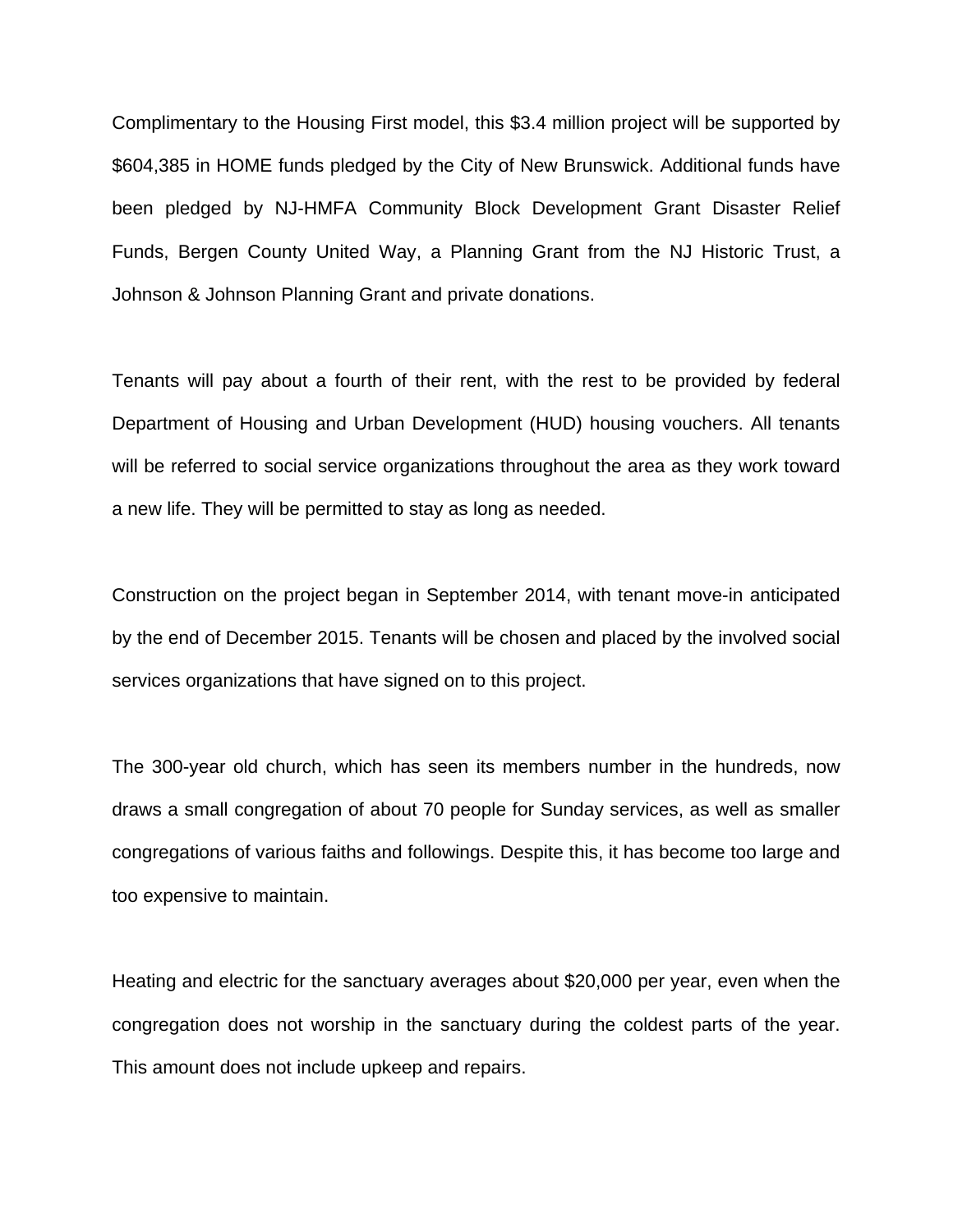In 2008, the church embarked on a Preservation Plan that entailed several phases of repairs to be made on the building. While the congregation was able to raise \$ 500,000 in donations and a matching grant with the NJ Historic Trust, these funds were only able to repair the sanctuary's slate roof and steeple. In a second phase the floor, the joists holding the floor, and the carpeting all needed to be replaced, among other items, including all the windows. This second phase would have been a \$2 million expense, which the congregation felt was impossible.

After many meetings and emotional discussions, the congregation agreed to "give up" the large sanctuary in order to "win" the long struggle of maintaining such a structure. After researching alternative uses for the building, church leadership set their eye on the need for more permanent, supportive housing in the City of New Brunswick, especially for women and children.

The church will continue to have access to the building for worship services through the construction of a new, smaller sanctuary space in the building as well as a meeting room for community use.

Named after one of the church's strongest female leaders, Dina VanBergh, who came to New Brunswick from Amsterdam in 1786 and is buried on the church grounds, the project is overseen by Town Clock Community Development Corporation, Inc. Town